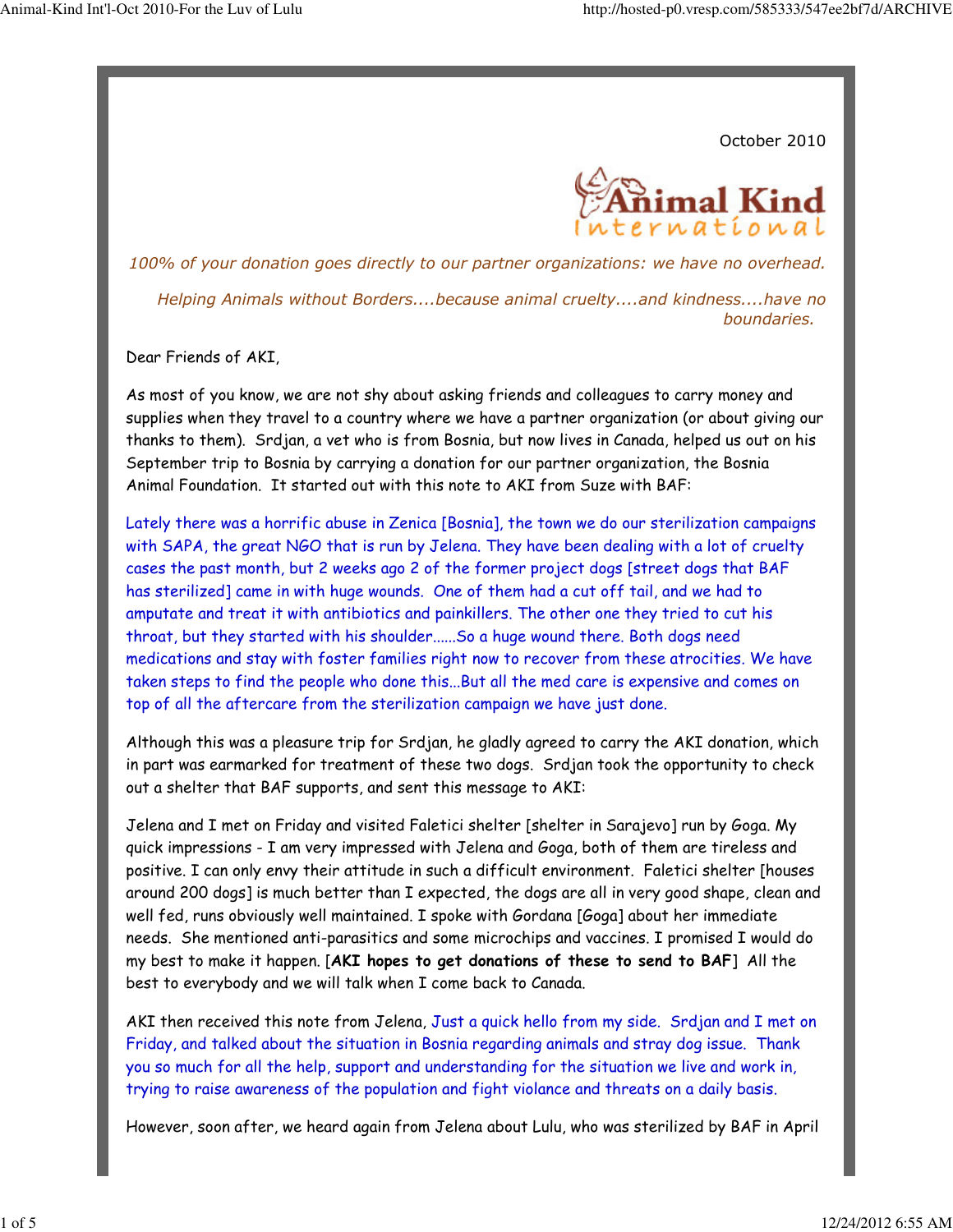2010. A beautiful white big bulldog, a stray:



Lulu (photo from April, after her spay surgery) was brought this morning (13 October 2010) to a private clinic in Sarajevo, where blood, urine test and ultrasound were done. Total anemia and uremia-basically kidney failure, right kidney total failure, left still working but....her gums are white to yellow, skin turning yellow. Doctor said anything could have caused this, infection, virus, chronical inflamation She is not in pain and we will still continue to fight for her. I cried my eyes out, I am so sad, can not articulate my thoughts. She is on infusions 2x a day, Reglan, Ranital, B Complex and ERITROPOETIN BETA to improve the blood. and her eyes are still full of life and most of the time when she is receiving infusion she is watching at us, keeping her head up. We will bring her to the vet station on Friday to stay with us during sterilizations. I do not know what to do, I am sad sad sad. AKI agreed--of course--to use our funds to not only cover the 2 earlier cruelty cases, but also to help pay for Lulu's treatment. Thank you very much to Srdjan for carrying the AKI donation--so we can avoid bank fees, and for giving moral support from AKI and our supporters to Jelena, Elvia, and the other Bosnian animal welfare volunteers! http://www.hondenopvang.com/html/Journaal/nieuws /nieuws\_EN.html

Read about the great work of BAF, an AKI partner organization at the link above; we will update Lulu's condition on the AKI website.

\*\*\*\*\*\*\*\*\*\*\*\*\*\*

From Namibia, we received this thank you from the Walvis Bay SPCA:

WE HAVE BEEN VERY BUSY HERE IN WALVIS BAY. I WANTED TO ANSWER YOU A LONG TIME AGO. FIRSTLY THANKS FOR THE LAST DONATION AND THE NS690 NOW, IT IS LIKE MANNA FROM HEAVEN AND GREATLY APPRICIATED. AT THE MOMENT I AM BUSY TRYING TO GET 300 PEOPLE TO DONATE NS50 ON A PERMANENT MONTHLY BASIS ,WHICH WOULD COVER OUR NORMAL RUNNING COSTS WHICH IS WAGES,WATER AND LIGHTS, FOOD AND VET. JA, I AM SURE YOU HAVE THE SAME PROBLEM, SO FOR THE SAKE OF THE ANIMALS WE LL JUST CARRY ON. OTHERWISE WE ARE STILL HANGING IN HERE, WE HAVE ANIMAL CRUELTY, NECLECT, DOG FIGHTING (where we had to call the police in) AND WITCHDOCTORS USING DOGS FOR MEDICINE. WELL ALL IN A DAY S WORK OF THE SPCA. HAVE A WONDERFULL DAY AND ALL YOUR HELP IS APPRICIATED.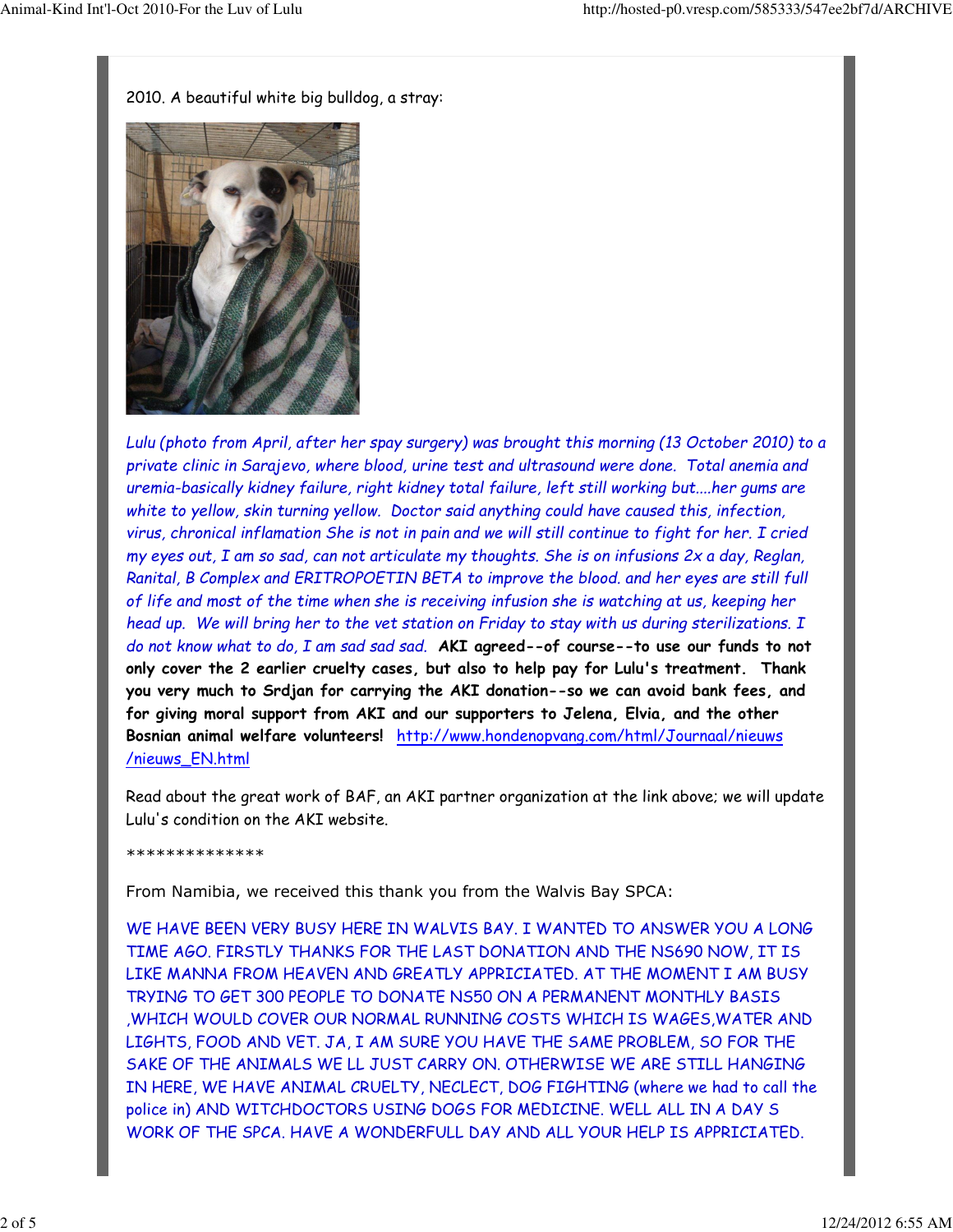# REGARDS EDITH

We are still waiting to hear From Luderitz (Namibia) SPCA--photo below, if they will be able to remain open or if because of a shortage of funds, they will have to close. We'll keep you posted via the AKI website.

Please help AKI help these Namibian SPCAs, who every day, fight to help the animals. Even though they are so short on resources, they are helping and protecting so many animals, educating the public, sterilizing, and providing other vet care, while also operating shelters. For those of us in the US, imagine…..Namibia is about 319,000 sq miles and has 2 million



people; New Mexico is about 122,000 sq

miles and also has about 2 million human population. Namibia has about 10 SPCAs-rescue organizations that focus on cats and dogs; New Mexico has about 20x that number. Serving a relatively impoverished population, the rural Namibia SPCAs have so few possibilities to raise funds. AKI has sent monetary donations to Namibia's rural SPCAs that have helped to cover vet costs, including spay-neuter, and that have bought blankets, food dishes, and other supplies for the rural shelters. We have also sent sutures, which have helped to defray surgery costs. Your contribution to AKI/earmarked for rural Namibia SPCAs makes a world of difference to animals and their caretakers "a world away."

### \*\*\*\*\*\*

Ben Swan, The Scoop columnist for the Santa Fe New Mexican, wrote another great article about AKI, which you can read at the link below. It's great publicity for all the AKI partner organizations, and has drawn interest from around the country. Thank you, Ben!!!! www.santafenewmexican.com/Scoop/Global-good-deeds

### \*\*\*\*\*\*\*\*\*\*\*\*\*\*\*\*\*

Ovsanna, an animal welfare activist in Armenia, who helps Nune and the Save the Animals' shelter (an AKI partner organization), is sending regular updates to us about the situation for dogs and cats in Armenia and the work Save the Animals is doing to address the challenges. You can find Ovsanna's updates from our homepage (righthand column): http://www.animal-kind.org /index.html;

or you can go directly to the Armenia-Save the Animals' page: http://www.animal-kind.org /armeniasavetheanimals.html

### \*\*\*\*\*\*\*\*\*\*\*\*\*\*\*

See our new and improved Helping Hands for Hounds of Honduras page: http://www.animal-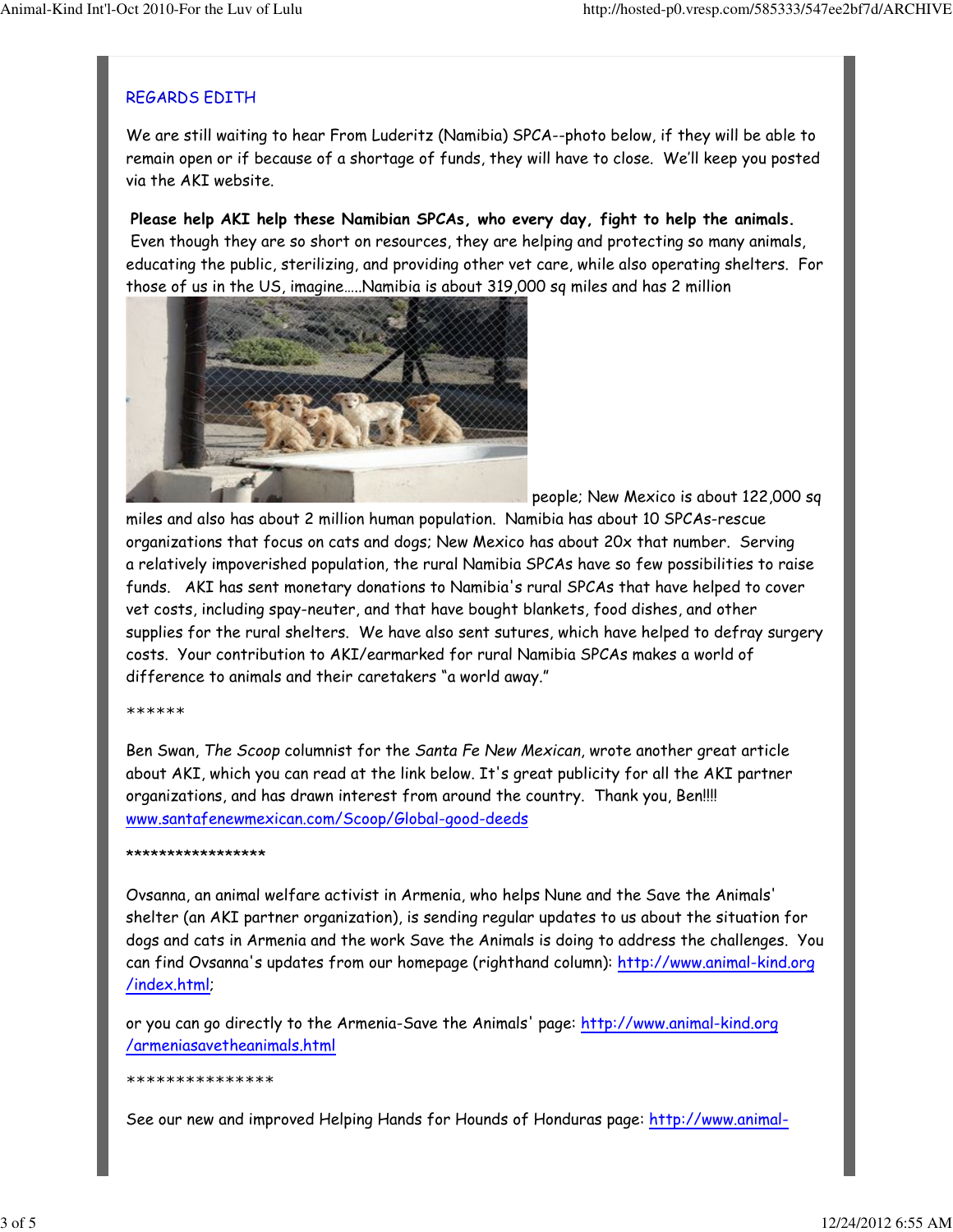### kind.org/honduras.html

### \*\*\*\*\*\*\*\*\*\*\*\*\*\*\*\*\*\*\*\*\*\*\*\*\*\*\*\*\*\*\*\*\*\*\*\*\*\*\*\*\*\*\*\*\*\*\*

Thank you very much to High Desert Dog magazine for including an article about AKI's Global Giving challenge:

## http://viewer.zmags.com/publication/e1f4bfae#/e1f4bfae/24

### \*\*\*\*\*\*\*\*\*\*\*\*\*\*\*\*\*\*

We at Animal-Kind International do the due diligence on our partner organizations so that you can be sure your donations are helping the animals. Please feel free to get in touch with us at karen@animal-kind.org if you have any questions about AKI or our partner organizations or about ways that you can help! Our Board Member, Elizabeth suggests this easy way to support AKI:

You may have noticed the GoodSearch link on the bottom of AKI's webpage. Here is what you can do by clicking on this link: 1) Add GoodSearch to your toolbar, 2) Designate Animal-Kind International as your charity, 3) Try searching with GoodSearch instead of Google and every search earns AKI at least a penny . This works because companies have paid GoodSearch to advertise on their page. Spread the word and have all your friends do good while searching! Also, you can use the GoodShop icon on your GoodSearch toolbar to benefit AKI while shopping! http://www.hondenopvang.com/html/Journaal/nieuws/nieuws\_EN.html

\*\*\*\*\*

We hope you're all getting ready for our 2011 challenge, for which the top three donors will receive Sarah Powdermaker's book, Awesome African Wildlife. See www.animal-kind.org for more information on the challenge.

Thank you for all you do to help the animals and the animal welfare advocates in poor countries who are doing the best for the animals. And thank you for speading the word about AKI and for forwarding this newsletter on to friends and family.

Very Sincerely Yours,

Karen Menczer, Director

& the AKI Board

Our Partner Organizations: Ghana & Uganda Society for the Protection & Care of Animals; Botswana Society for the Prevention of Cruelty to Animals; Namibia's rural SPCAs; Southern Sudan humane education volunteers; Helping Hands for Hounds of Honduras; Jamaica Community Animal Welfare; Save the Animals-Armenia & ProPaws Charity-Armenia; Bosnia Animal Foundation